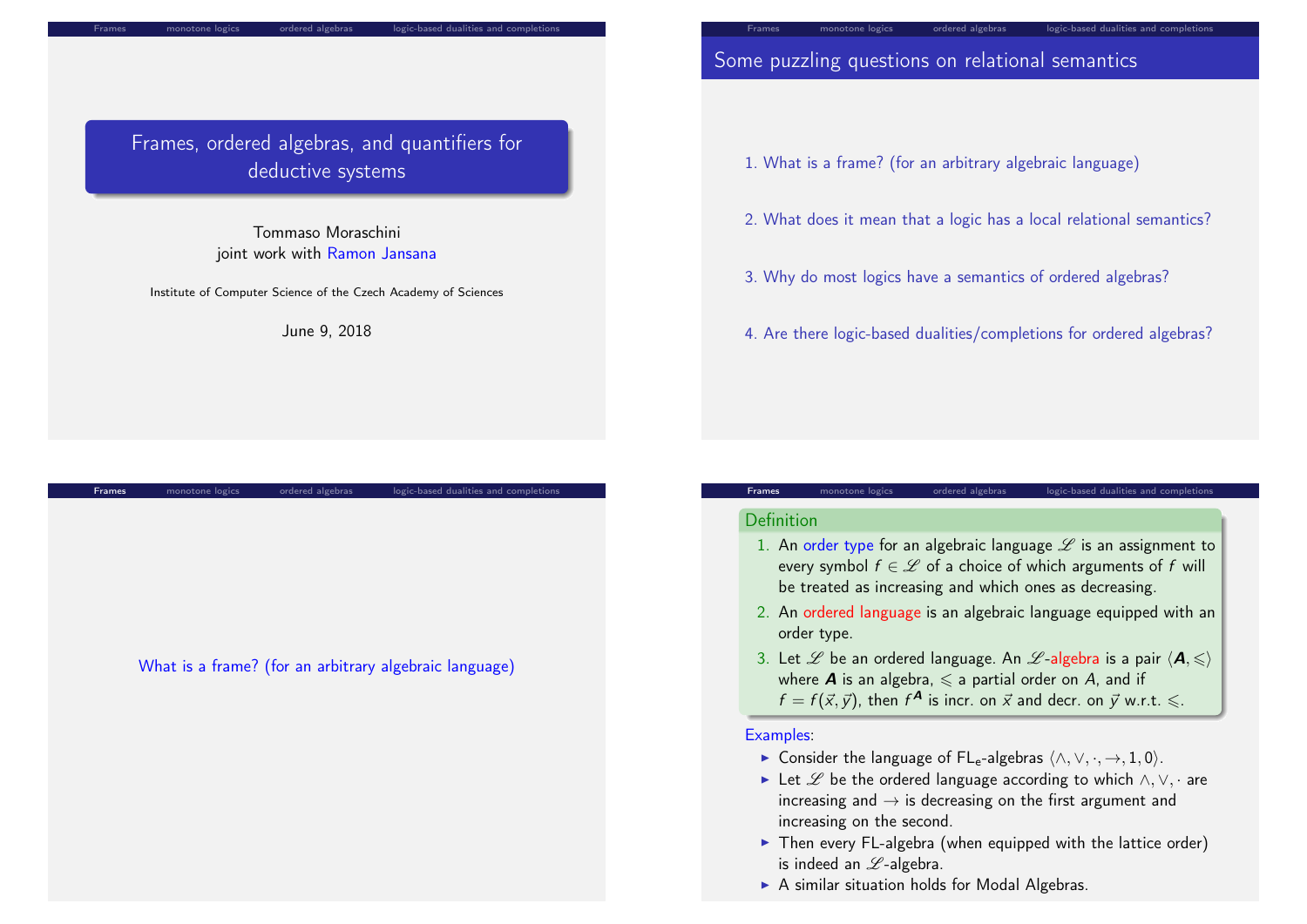### **Definition**

A polarity is a triple  $\langle W, J, R \rangle$  such that W and J are non-empty sets and  $R \subseteq W \times J$ .

**Frames** monotone logics ordered algebras logic-based dualities and completions or ordered algebras.

Every polarity  $\langle W, J, R \rangle$  induces a Galois connection

$$
(\cdot)^{\triangleright} \colon \mathcal{P}(\mathcal{W}) \longleftrightarrow \mathcal{P}(\mathcal{J}) \colon (\cdot)^{\triangleleft}
$$

by setting for  $A \subseteq W$  and  $B \subseteq J$ 

$$
A^{\triangleright} := \{ j \in J : \langle w, j \rangle \in R \text{ for all } w \in A \}
$$
  

$$
B^{\triangleleft} := \{ w \in W : \langle w, j \rangle \in R \text{ for all } j \in B \}.
$$

- ► Indeed, we have that  $B \subseteq A^{\triangleright} \Longleftrightarrow A \subseteq B^{\triangleleft}$ .
- ► Then  $(\cdot)^{\rhd\lhd}$  :  $\mathcal{P}(W)\to \mathcal{P}(W)$  is a closure operator on  $W.$  We denote its lattice of closed sets by  $G(W, J, R)$ .
- $\triangleright$  We define two preorders  $\langle W, \leqslant_W \rangle$  and  $\langle J, \leqslant_L \rangle$  as follows:

$$
w_1 \leq_W w_2 \iff w_2^{\triangleright\triangleleft} \subseteq w_1^{\triangleright\triangleleft}
$$
  

$$
j_1 \leqslant_j j_2 \iff j_1^{\triangleleft} \subseteq j_2^{\triangleleft}.
$$

# **Definition**

Let  $\mathscr L$  be a labeled ordered language. An  $\mathscr L$ -frame

 $\bm{F} = \langle W, J, R, \{T_f : f \in \mathscr{L}\} \rangle$ 

Frames monotone logics ordered algebras logic-based dualities and completions of

is an  $\mathscr L$ -preframe such that for all connectives

 $f(x_1, \ldots, x_m; y_1, \ldots, y_n)$  s.t.  $\beta(f) = \diamondsuit$ :

(a) For every  $\vec{w}_1, \vec{w}_2 \in W^m$ ,  $\vec{j}_1, \vec{j}_2 \in J^n$ , and  $u_1, u_2 \in W$  such that  $\vec{w}_2 \leqslant_W \vec{w}_1$ ,  $\vec{j}_2 \leqslant \vec{j_1}$  and  $u_1 \leqslant_W u_2$ ,

$$
\text{if } \langle \vec{w}_1, \vec{j}_1, u_1 \rangle \in \mathcal{T}_f \text{, then } \langle \vec{w}_2, \vec{j}_2, u_2 \rangle \in \mathcal{T}_f.
$$

(b)  $T_f(\vec{w}, \vec{j})$  is a closed set of  $(\cdot)^{p\vartriangleleft}$  for all  $\vec{w} \in W^m$  and  $\vec{j} \in J^n$ . Connectives f such that  $\beta(f) = \square$  need to satisfy a dual requirement.

We refer to W and J as to the sets of worlds and co-worlds of  $\boldsymbol{F}$ respectively.

- 1. A labeling map for an algebraic language  $\mathscr L$  is a function  $\beta: \mathscr{L} \to \{\Box, \Diamond\}.$
- 2. A labeled language is an algebraic language  $\mathscr L$  equipped with a labeling map  $\beta.$  Sometimes we write  $\mathscr L^\beta.$

### Definition

Let  $\mathscr L$  be a labeled ordered language. An  $\mathscr L$ -preframe is a structure

$$
\boldsymbol{F} = \langle W, J, R, \{T_f : f \in \mathscr{L}\} \rangle
$$

where  $\langle W, J, R \rangle$  is a polarity such that  $\leqslant_W$  and  $\leqslant_L$  are partial orders, and for every operation symbol  $f \in \mathscr{L}$  such that  $f = f(x_1, ..., x_m; y_1, ..., y_n)$  we have:

$$
\text{if } \beta(f) = \diamondsuit, \text{ then } T_f \subseteq W^m \times J^n \times W
$$
\n
$$
\text{if } \beta(f) = \square, \text{ then } T_f \subseteq J^m \times W^n \times J.
$$

#### Frames monotone logics ordered algebras logic-based dualities and completion

- A valuation in a  $L$ -frame **F** is a map v:  $Var \rightarrow G(W, J, R)$ .
- $\triangleright$  We want to define two relations of satisfaction and co-satisfaction of formulas under v, respectively at worlds  $w \in W$  and co-worlds  $j \in J$ , in symbols

$$
w, v \Vdash \varphi
$$
 and  $j, v \succ \varphi$ .

For every variable  $x \in Var$ , we set

$$
w, v \Vdash x \Longleftrightarrow w \in v(x)
$$
  

$$
j, v \succ x \Longleftrightarrow j \in v(x)^{D}.
$$

 $\triangleright$  Moreover, for every connective  $f(\vec{x}; \vec{v})$  s.t.  $\beta(f) = \diamondsuit$  we set:

$$
w, v \Vdash f(\vec{\varphi}, \vec{\psi}) \Longleftrightarrow w \in \{r \in W : \text{there are } \vec{u} \in W^m \text{ and } \vec{i} \in J^n
$$
  
s.t.  $\langle \vec{u}, \vec{i}, r \rangle \in T_f$  and for all  $k \le m, t \le n$   
 $u_k, v \Vdash \varphi_k$  and  $i_t, v \succ \psi_t\}^{\triangleright\vartriangleleft}$   
 $j, v \succ f(\vec{\varphi}, \vec{\psi}) \Longleftrightarrow j \in \{w \in W : w, v \Vdash f(\vec{\varphi}, \vec{\psi})\}^{\triangleright}.$ 

A dual definition applied to connectives  $f(\vec{x}; \vec{y})$  s.t.  $\beta(f) = \Box$ .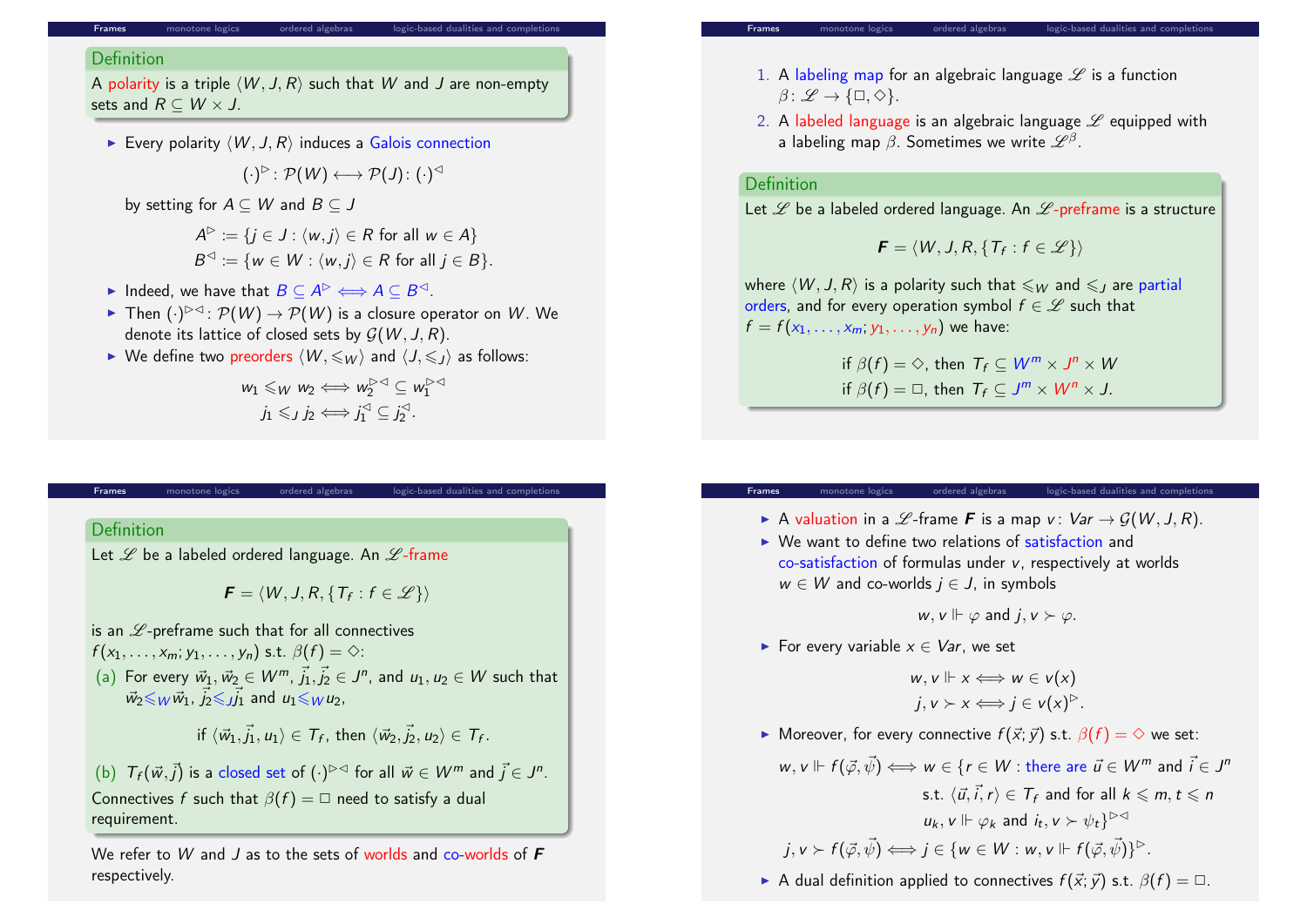Frames  $\bm{F}$  can be transformed into algebras  $\bm{F}^+$  as follows:

- $\blacktriangleright$  The universe of  $\mathbf{F}^+$  is  $\mathcal{G}(W, J, R)$ .
- ► For every connective  $f(z_1,\ldots,z_n)$  and  $a_1,\ldots,a_n\in F^+$ ,

$$
f^{F^+}(a_1,\ldots,a_n):=\{w\in W:w,v\Vdash f(z_1,\ldots,z_n)\}
$$

where  $v$  is any valuation in  $\boldsymbol{F}$  s.t.  $v(z_i)=a_i$ .

#### **Definition**

Let  $\mathscr L$  be a labeled ordered language.

- 1. An  $\mathscr L$ -general frame is a pair  $\langle \mathbf{F}, A \rangle$  where **F** is an  $\mathscr L$ -frame and A is the universe of a subalgebra of  $\boldsymbol{F^+}.$
- 2. The complex algebra of a general frame  $\langle \mathbf{F}, A \rangle$  is

 $\langle \boldsymbol{F}, \boldsymbol{A} \rangle^+ \coloneqq \langle \boldsymbol{A}, \subseteq \rangle$  where  $\boldsymbol{A} \leqslant \boldsymbol{F}^+.$ 

Remark

If  $\langle \pmb{F},A\rangle$  is an  $\mathscr L$ -general frame, then  $\langle \pmb{F},A\rangle^+$  is an  $\mathscr L$ -algebra.

#### monotone logics ordered algebras logic-based dualities and completions

<span id="page-2-0"></span>Let [Fr be a clas](#page-2-0)s of  $L$ [-general](#page-3-0) fram[es.](#page-4-0)

- 1. The local consequence relation of Fr is:
	- $\varGamma\vdash_{\mathsf{Fr}}^\varGamma\varphi\Longleftrightarrow$  for every valuation  $v$  in  $\langle\bm{\mathit{F}},\bm{\mathit{A}}\rangle\in\mathsf{Fr}$  and  $w\in\mathcal{W}$ if  $w, v \Vdash \Gamma$ , then  $w, v \Vdash \varphi$ .
- 2. The colocal consequence relation of Fr is:

$$
\Gamma \vdash_{\mathsf{Fr}}^{\mathsf{cl}} \varphi \Longleftrightarrow \text{ for every valuation } v \text{ in } \langle \mathcal{F}, A \rangle \in \mathsf{Fr} \text{ and } j \in J
$$
\n
$$
\text{if } j, v \succ \Gamma, \text{ then } j, v \succ \varphi.
$$

#### **Definition**

Let  $\mathscr L$  be a labeled ordered language. A logic  $\vdash$  is a  $\mathscr L$ -local (resp. colocal) consequence if it is the local (resp. colocal) consequence of a class of  $L$ -general frames.

#### Remark

A logic is local consequence iff it is a colocal consequence.



#### Definition

A logic  $\vdash$  is monotone if there is an ordered language  $L$  over  $L\vdash$ s.t. every connective  $f(x_1, \ldots, x_m; y_1, \ldots, y_n)$  is increasing in  $\vec{x}$  and decreasing in  $\vec{y}$  on **Fm** w.r.t.  $\vdash$ , i.e. if for every  $\varphi$  and  $\psi$  such that  $\varphi \vdash \psi$  we have

monotone logics ordered algebras logic-based dualities and comple

 $f(\delta_1,\ldots,\delta_{i-1},\varphi,\delta_{i+1},\ldots,\delta_m,\vec{\epsilon}) \vdash f(\delta_1,\ldots,\delta_{i-1},\psi,\delta_{i+1},\ldots,\delta_m,\vec{\epsilon})$  $f(\vec{\delta}, \epsilon_1, \ldots, \epsilon_{j-1}, \psi, \epsilon_{j+1}, \ldots, \epsilon_n) \vdash f(\vec{\delta}, \epsilon_1, \ldots, \epsilon_{j-1}, \varphi, \epsilon_{j+1}, \ldots, \epsilon_n)$ 

for every  $\vec{\delta}$  and  $\vec{\epsilon}$ . In this case,  $\vdash$  is  $\mathscr{L}$ -monotone.

Theorem (Syntactic characterization of local consequences)

Let  $\mathscr L$  be an ordered language, and  $\beta$  a labeling map. The following conditions are equivalent:

- 1.  $\vdash$  is an  $L$ -monotone logic.
- 2.  $\vdash$  is an  $\mathscr{L}^{\beta}$ -local consequence.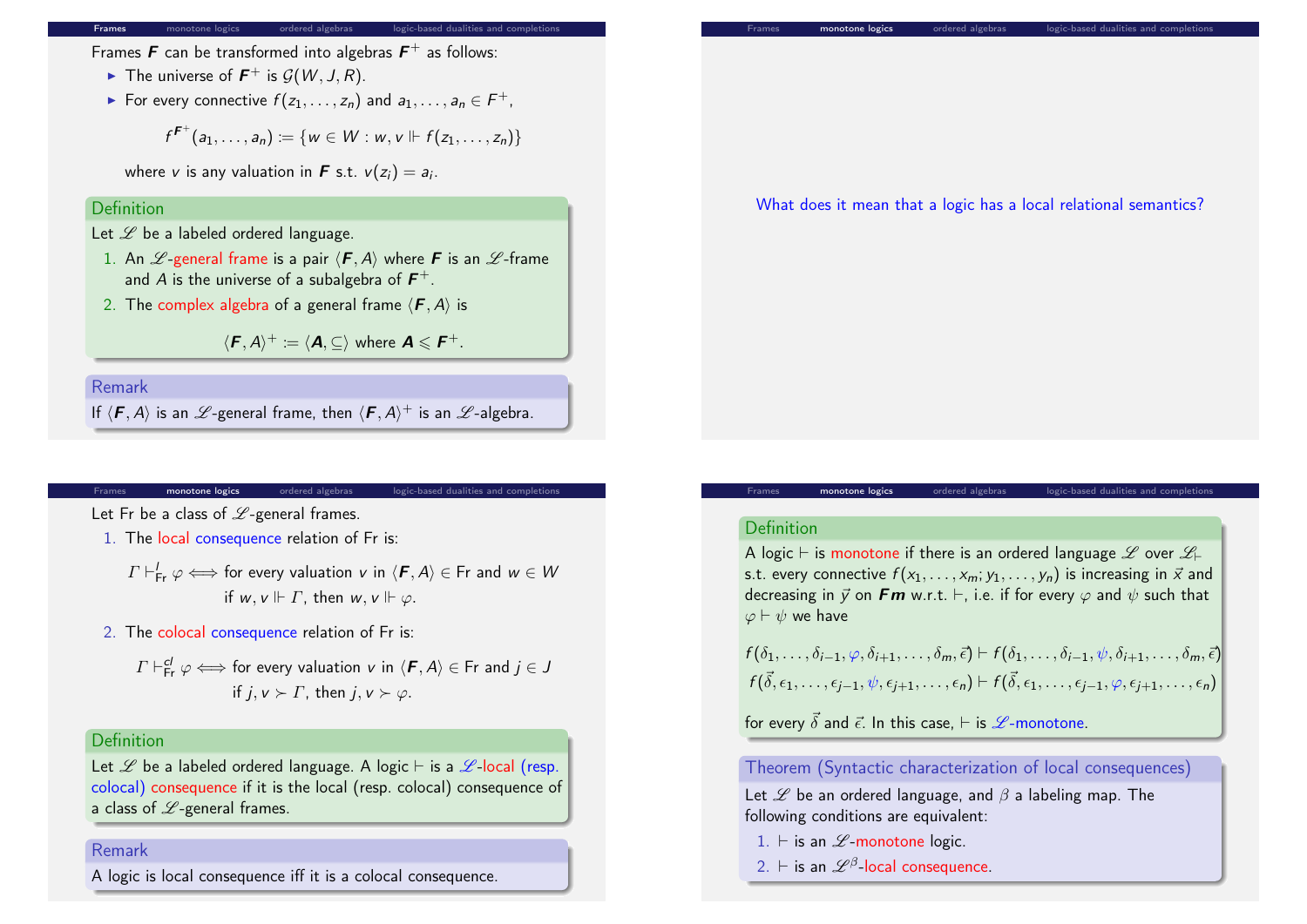monotone logics ordered algebras logic-based dualities and com

#### **Definition**

Let K be a class of ordered algebras. The logic  $\vdash^\leqslant_{\mathsf{K}}$  $\frac{\epsilon}{\mathsf{K}}$  preserving degrees of truth of K is defined as follows:

 $\varGamma\vdash^\leqslant_{\mathsf{K}}\varphi\Longleftrightarrow$  for all  $\langle\mathsf{A},\leqslant\rangle\in\mathsf{K},\,$  hom  $v\colon\mathsf{F}\bm{m}\to\mathsf{A},\,$  and  $a\in\mathcal{A}$ if  $a \leq v(\gamma)$  for all  $\gamma \in \Gamma$ , then  $a \leq v(\varphi)$ .

#### Remark

Let K be a class of  $\mathscr L$ -algebras. The logic  $\vdash_{\mathsf K}^{\leqslant}$  $\frac{\epsilon}{\mathsf{K}}$  is an  $\mathscr{L}^{\beta}$ -local consequence (for every  $\beta$ ).

#### Examples of local consequences:

- $\blacktriangleright$  Local consequences of normal modal logics.
- $\blacktriangleright$  Superintuitionistic logics.
- $\triangleright$  Logics preserving degrees of truth of residuated lattices.
- $\blacktriangleright$  Fragments of local consequences are still local consequences.

monotone logics **and ordered algebras** logic-based dualities and completions

#### <span id="page-3-0"></span>**Definition**

Let  $\vdash$  be a logic and  $\mathscr L$  be an ordered language over  $\mathscr L_{\vdash}$ .

- 1. An  $\mathscr{L}$ -algebra  $\langle \mathbf{A}, \leqslant \rangle$  is an  $\mathscr{L}$ -ordered model of  $\vdash$  if for every  $a \in A$  the upset  $\uparrow a$  is a deductive filter of  $\vdash$ .
- 2. Accordingly, we set

 $\mathsf{Alg}^\le_\mathscr{L}(\vdash) \coloneqq \{ \langle \mathbf{A}, \leqslant \rangle : \langle \mathbf{A}, \leqslant \rangle \text{ is an }\mathscr{L}\text{-ordered model of }\vdash \}.$ 

#### Remark

 $\mathsf{Alg}^\le_\mathscr{L}(\vdash)$  is closed under  $\mathbb S$  and  $\mathbb P$  (and  $\mathbb P_u$  if  $\vdash$  is finitary).

 $\blacktriangleright$  Non-Mathematical Thesis: Alg $\frac{\leqslant}{\mathscr{L}}(\vdash)$  should be understood as the class of distinguished ordered models of  $\vdash$  (from the point of view of the ordered language  $\mathscr{L}$ ).

| Why do most logics have a semantics of ordered algebras? |
|----------------------------------------------------------|
|                                                          |

# Theoretic justification of  $\mathsf{Alg}^{\leqslant}_\mathscr{L}(\vdash)$

#### Definition

Let  $\vdash$  be a logic and  $\langle \boldsymbol{F}, A \rangle$  be an  $\mathscr{L}$ -general frame.

- 1.  $\langle F, A \rangle$  is a model of  $\vdash$  if its local consequence extends  $\vdash$ .
- 2.  $\langle$  **F**, A) is a co-model of  $\vdash$  if its co-local consequence extends  $\vdash$ .

monotone logics **ordered algebras** logic-based dualities and completions

#### Theorem

Let  $\vdash$  be a logic,  $\mathscr L$  an ordered lang. over  $\mathscr L_\vdash$ ,  $\beta$  a labeling map.

 $\mathsf{Alg}^\le_\mathscr{L}(\vdash)=\{\langle\bm{\mathit{F}},\bm{\mathit{A}}\rangle^+:\langle\bm{\mathit{F}},\bm{\mathit{A}}\rangle \;\text{is an}\;\mathscr{L}^\beta\text{-general frame}$ and a model of  $\vdash$ .

In other words,  $\mathsf{Alg}^\le_\mathscr{L}(\vdash)$  is the class of complex algebras of relational models of  $\vdash$  (from the point of view of  $\mathscr L$  and  $\beta$ ).

 $\triangleright$  Rephrasing: Logics may have a semantics of ordered algebras, because they have a local relational semantics.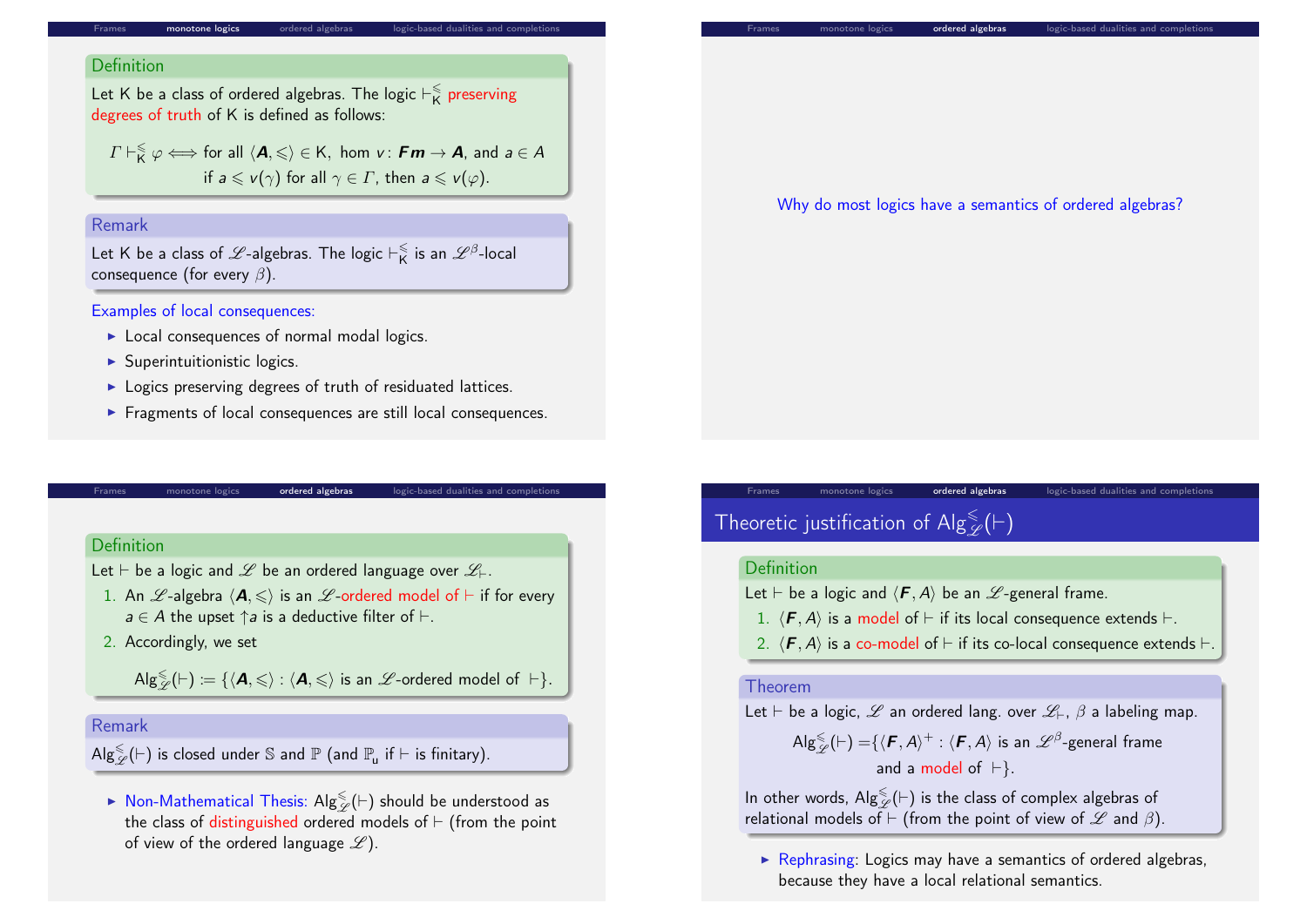# Empiric justification of  $\mathsf{Alg}^\leqslant_\mathscr{L}(\vdash)$ : semilattice-based logics

monotone logics **ordered algebras** logic-based dualities and completions

#### Theorem

Let K be a variety with a semilattice reduct s.t. when ordered under the meet-order is a class of  $L$ -algebras. Then

 $\mathsf{Alg}_{\mathscr{L}}^{\leqslant}(\vdash_{\mathsf{K}}^{\leqslant}$  $\mathcal{E}_{\mathsf{K}}^{\leqslant}) = \{ \langle \mathbf{A}, \leqslant \rangle : \mathbf{A} \in \mathsf{K} \text{ and } \leqslant \text{ is the meet-order of } \mathbf{A} \}.$ 

#### Examples:

- $\blacktriangleright$  Let K be a variety of modal algebras, and  $\vdash$  the local consequence of the normal modal logic associated with K. Then  $\overline{Alg}_{\mathscr{L}}^{\leqslant}(\vdash)$  is K with the lattice order (for the natural  $\mathscr{L}).$
- In Let K be a variety of Heyting algebras, and  $\vdash$  the superintuitionistic logic associated with K. Then  $\mathsf{Alg}^\le_\mathscr{L}(\vdash)$  is K with the lattice order (for the natural  $\mathscr{L}$ ).

monotone logics ordered algebras **logic-based dualities and completions** 

# Empiric justification of  $\mathsf{Alg}^\leqslant_\mathscr{L}(\vdash)$ : intensional fragments

For the natural ordered languages  $\mathscr{L}$ :

► Let IPC  $\rightarrow$  be the  $\langle \rightarrow \rangle$ -fragment of Intuitionistic Logic. Then

 $\mathsf{Alg}^{\leq}_{\mathscr{L}}(\mathsf{IPC}_\rightarrow) = \mathsf{Hilbert}$  algebras  $+$  Hilbert-order.

ordered algebras logic-based dualities and completion

► Let  ${\sf InFL}_{e}^{\leqslant}$  be the  $\langle \cdot, \to \rangle$ -fragment of the logic preserving degrees of truth of commutative FL-algebras. Then

 $\mathsf{Alg}^\le_\mathscr{L}(\mathsf{InFL}_e^\le)=\langle\cdot, \to, \leqslant\rangle$ -subreducts of commutative FL-algebras.

► Let InR<sup> $\leq$ </sup> be the  $\langle \cdot, \to, \neg \rangle$ -fragment of the logic preserving degrees of truth of De Morgan monoids. Then

 $\mathsf{Alg}^{\leq}_{\mathscr{L}}(\mathsf{InR}^{\leqslant}) = \langle \cdot, \to, \neg, \leqslant \rangle$ -subreducts of De Morgan monoids.

#### Definition

Let  $\vdash$  be a logic and  $\mathscr L$  an ordered language over  $\mathscr L_\vdash$ . The  $\mathscr L$ -cologic of  $\vdash$  is the logic  $\vdash^\partial_\mathscr L$  preserving degrees of truth of

 $\{ \langle A, \leqslant \theta \rangle : \langle A, \leqslant \rangle \in \mathsf{Alg}_{\mathscr{L}}^{\leqslant}(\vdash) \}.$ 

Frames monotone logics ordered algebras **logic-based dualities and completion**s

#### Remark:

If  $\vdash$  is the local cons. of a class of  $\mathscr L$ -general frames, then

 $\varphi \vdash \psi \Longleftrightarrow \psi \vdash_{\mathscr{L}}^{\partial} \varphi.$ 

► If  $\vdash$  is finitary, then  $\vdash_{\mathscr{L}}^{\partial}$  is finitary and is the logic induced by the following class of matrices:

 $\{ \langle A, I \rangle : \langle A, \leqslant \rangle \in \mathsf{Alg}_{\mathscr{L}}^{\leqslant}(\vdash)$  and  $I$  is a poset ideal of  $\langle A, \leqslant \rangle \}.$ 

In known cases the co-logic is the expected dual of  $\vdash$ .

<span id="page-4-0"></span>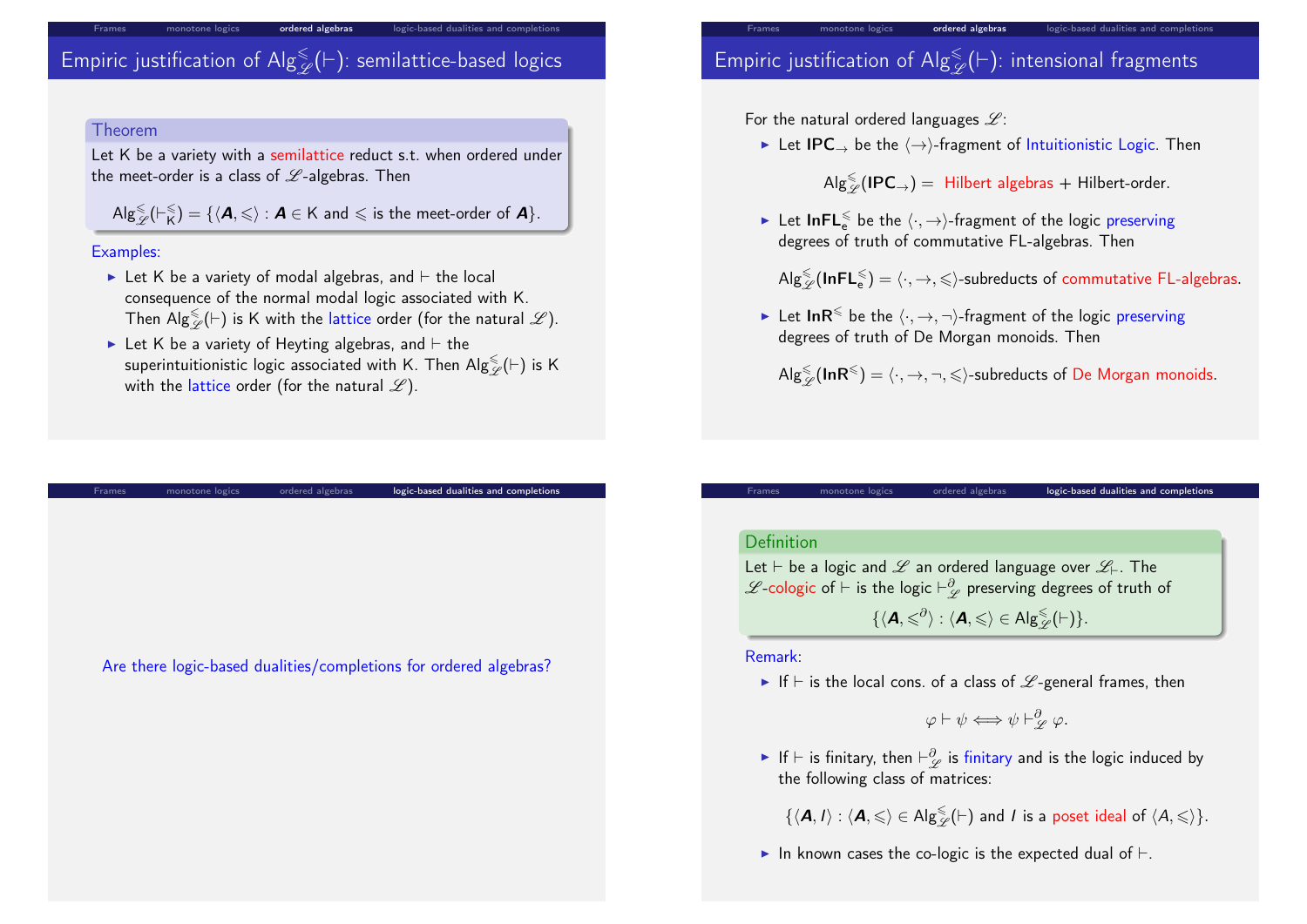#### logic-based dualities and completion

 $\triangleright$  We are now ready to introduce a class of distinguished relational models of a logic:

#### Definition

Let  $\vdash$  be a logic,  $\mathscr L$  an ordered language over  $\mathscr L_\vdash$ , and  $\beta$  a labeling map.

- 1. A  $\mathscr L^\beta$ -general frame  $\langle \bm F, A \rangle$  is a  $\mathscr L^\beta$ -distinguished model of  $\vdash$ when it is a model of  $\vdash$  and co-model of  $\vdash^\partial_\mathscr{L}$ .
- 2. Accordingly, we set

 $\mathsf{Rel}^\beta_\mathscr{L}(\vdash)=\{\langle\bm{\mathit{F}},\bm{\mathit{A}}\rangle:\langle\bm{\mathit{F}},\bm{\mathit{A}}\rangle\text{ is a }\mathscr{L}^\beta\text{-distinguished model of }\vdash\}.$ 

#### Remarks

▶ Now,  $\mathsf{Alg}^\le_\mathscr{L}(\vdash)$  and  $\mathsf{Rel}^\beta_\mathscr{L}(\vdash)$  are respectively the classes of distinguished ordered models and relational models of  $\vdash$ . It is natural to wonder whether they are inter-translatable.

monotone logics ordered algebras logic-based dualities and completion

 $\blacktriangleright$  The classes of distinguished ordered models and relational models of  $\vdash$  are inter-translatable as follows:

#### Duality Theorem

Let  $\vdash$  be a logic, let  $\mathscr L$  be an ordered language over  $\mathscr L_\vdash$ , and let  $\beta$ be a labeling map. The following maps are well defined:

$$
(\cdot)^\text{g}_+ \colon \mathsf{Alg}_\mathscr{L}^\leq(\vdash) \longleftrightarrow \mathsf{Rel}_\mathscr{L}^\beta(\vdash) \colon (\cdot)^+
$$

Moreover, Alg ${}^{\leqslant}_{\mathscr{L}}(\vdash)$  is the class of complex algebras of Rel ${}^{\beta}_{\mathscr{L}}(\vdash).$ 

#### Corollary (Completeness)

Let  $\vdash$  be an  $\mathscr L$ -monotone logic. Then  $\vdash$  and  $\vdash^\partial_\mathscr L$  are, respectively, the local and the co-local consequences of  $\mathsf{Rel}^{\beta}_{\mathscr{L}}(\vdash)$  for every  $\beta.$ 

#### Definition

Let  $\vdash$  be a logic,  $\mathscr L$  an ordered language over  $\mathscr L_\vdash$ , and  $\beta$  a labeling map. For every  $\langle \mathbf{A}, \leqslant \rangle \in \mathsf{Alg}^{\leq}_{\mathscr{L}}(\vdash)$  we define:

1. The  $\mathscr L$ -canonical polarity of  $\langle \mathbf A,{\leqslant}\rangle$  is the polarity

 $Pol \varphi(A, \leqslant) := \langle W, J, R \rangle$ 

where  $R \subseteq W \times J$  is the relation of non-empty intersection and

 $W = \{w \subseteq A : w$  is both an upset and a  $\vdash$ -filter}

 $J = \{ j \subseteq A : w \text{ is both an upset and a } \vdash^{\partial}_{\mathscr{L}} \text{-filter} \}.$ 

2. The canonical  $\mathscr L^\beta\text{-frame}$  of  $\langle \bm A, \leqslant \rangle$  is

$$
\langle \mathbf{A}, \leqslant \rangle_+ := \langle \mathrm{Pol}_{\mathscr{L}} \langle \mathbf{A}, \leqslant \rangle, \{ R_f^{\beta(f)} : f \in \mathscr{L} \} \rangle.
$$

3. The canonical  $\mathscr L^\beta$ -general frame of  $\langle \bm A, \leqslant \rangle$  is  $\langle \mathbf{A}, \leqslant \rangle_+^{\mathcal{g}} \coloneqq \langle \langle \mathbf{A}, \leqslant \rangle_+, \lambda[A] \rangle$ where  $\lambda \colon \langle \bm A, \leqslant \rangle \to (\langle \bm A, \leqslant \rangle_+)^+$  is the embedding  $\lambda(a) := \{w \in W : a \in w\}$ , for all  $a \in A$ .

# Logics preserving degrees of truth of Lattice Expansions

ordered algebras **logic-based dualities and completions** 

Let K be a variety with a bounded lattice reduct s.t. when ordered under the lattice-order is a class of  $\mathscr{L}$ -algebras. Then for all  $\langle \mathbf{A}, \leqslant \rangle \in \mathsf{Alg}_{\mathscr{L}}^{\leqslant}(\vdash_{\mathsf{K}}^{\leqslant}$  $\binom{8}{K}$  we have:

- 1.  $A \in K$  and  $\leq$  is the lattice order of A.
- 2. Pol $\varphi$  $\langle A, \leqslant \rangle = \langle W, J, R \rangle$  is s.t.

 $W =$  lattice filters and  $I =$  lattice ideals.

Moreover,  $(\langle \mathcal{A},\leqslant\rangle_+)^+$  is the canonical extension of  $\langle \mathcal{A},\leqslant\rangle.$ 

#### Implicative fragment of IPC

For all  $\langle \mathcal{A}, \leqslant \rangle \in \mathsf{Alg}^{\leqslant}_{\mathscr{L}}(\mathsf{IPC}_\rightarrow)$  we have:

1.  $\langle A, \leqslant \rangle$  is a Hilbert algebra equipped with the Hilbert-order.

2. Pol $\varphi(\mathbf{A}, \leqslant) = \langle W, J, R \rangle$  is s.t.

 $W =$  implicative filters and  $J =$  downsets.

Moreover,  $(\langle A,\leqslant\rangle_+)^+$  is intrinsically a Heyting algebra.

ordered algebras **inducler** logic-based dualities and completion